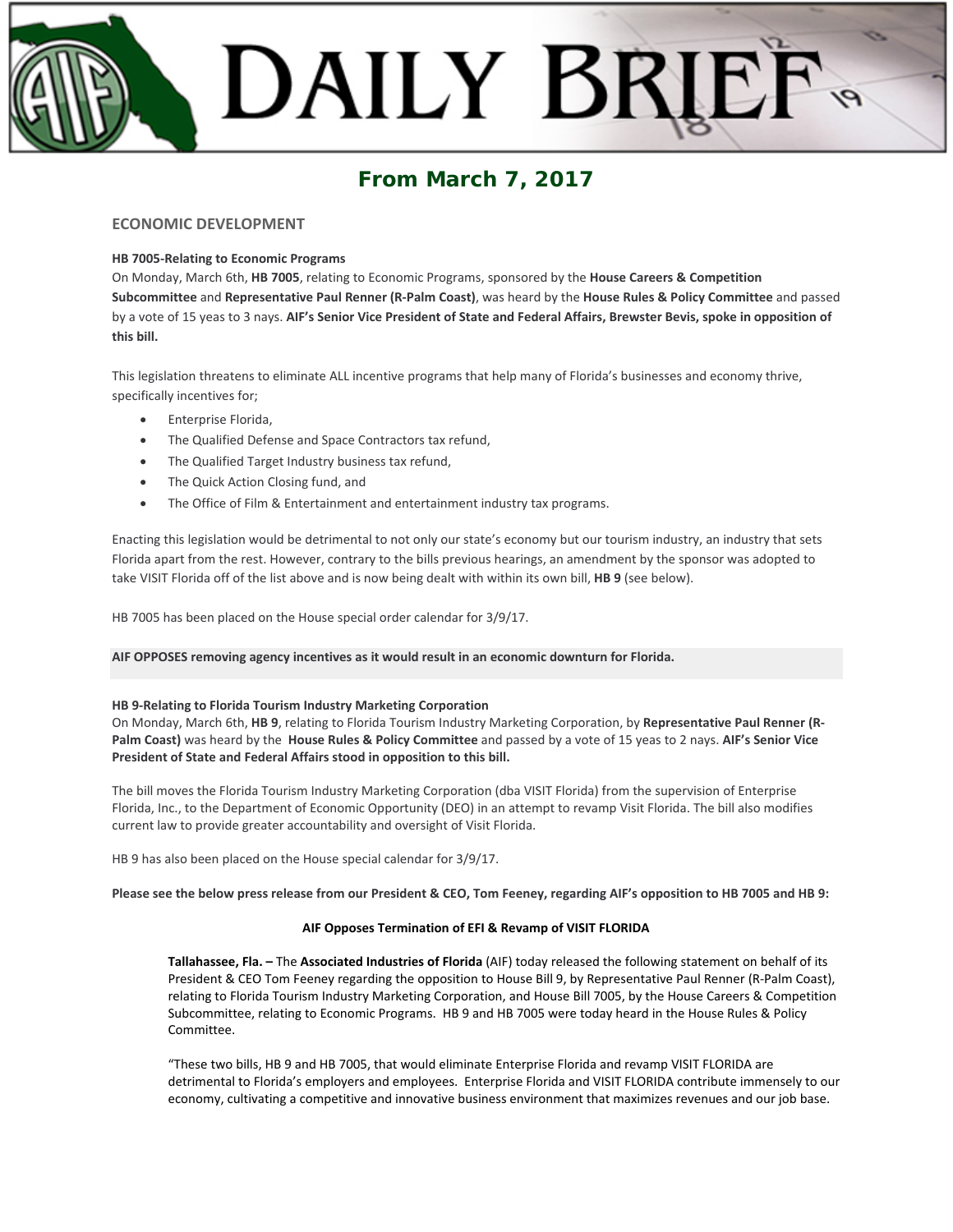"As these bills head to the House floor, we encourage an open dialogue among our state's leaders on the importance of transparency and accountability measures, but we must continue to have and fund these good public-private partnerships that are vital in making Florida the No. 1 destination to do business."

# # #

#### **TRANSPORTATION**

#### **HB 725-Relating to Autonomous Vehicles**

On Tuesday, March 7th, **HB 725**, relating to Autonomous Vehicles, by **Representative Jason Brodeur (R-Sanford)** was heard by the **House Transportation & Infrastructure Subcommittee** and unanimously passed by a vote of 14 yeas to 0 nays. **AIF's Senior Vice President of State and Federal Affairs, Brewster Bevis, stood in support of this bill.**

This bill authorizes the use of vehicles in autonomous mode, with the autonomous technology being considered the human operator of the motor vehicle and provides that various provisions of law regarding motor vehicles such as rendering aid in the event of a crash do not apply to vehicles in autonomous mode where a human operator is not physically present as long as the vehicle owner promptly contacts law enforcement. The bill also addresses the applicability of laws regarding unattended motor vehicles and passenger restraint requirements as they relate to vehicles operating in autonomous mode where a human operator is not physically present in the vehicle.

HB 725 will now move on to the **House Government Accountability Committee.**

**AIF SUPPORTS legislation that authorizes the use of autonomous vehicles and regulates the responsible party should there be an incident.**

# **HEALTH CARE**

#### **HB 449- Relating to Health Insurance**

On Tuesday, March 7th, **HB 449**, relating to Health Insurance, by **Representative Paul Renner (R-Palm Coast)** was heard by the **House Insurance & Banking Subcommittee** and passed. **AIF stood in opposition to this bill.**

This bill creates the Patient Savings Act, which requires health insurers to create a shared savings incentive program (Program) to encourage insured individuals to shop for high quality, lower cost health care services and share any savings realized as a result of the insured's choice. While this bill has good intentions, when you look at paying an insured individual's difference in cost, the insurance company will end up paying a midway point which will in turn be pushed off onto Florida businesses.

HB 449 will now go to the **House Health & Human Services Committee** for its next hearing.

**AIF OPPOSES this legislation due to the concern over cost increase to business owners across the state.**

#### **ENERGY**

#### **SB 596-Relating to Utilities**

On Tuesday, March 7th, **SB 596**, relating to Utilities by **Senator Travis Hutson (R-Palm Coast)** was heard by the **Senate Committee on Communications, Energy, and Public Utilities** and passed by a vote of 7 yeas to 1 nay. **AIF stood in support of this bill.**

This bill creates the Advanced Wireless Infrastructure Deployment Act which would ultimately allow for 5G technology throughout the state of Florida.

SB 596 will now go to its second committee hearing in the **Senate Committee on Governmental Oversight and Accountability**.

**AIF SUPPORTS legislation that accommodates for the increasing need for reliable wireless networks to help support communities of the future.**

**Please see below statement from our President & CEO, Tom Feeney, on 5G technology:**